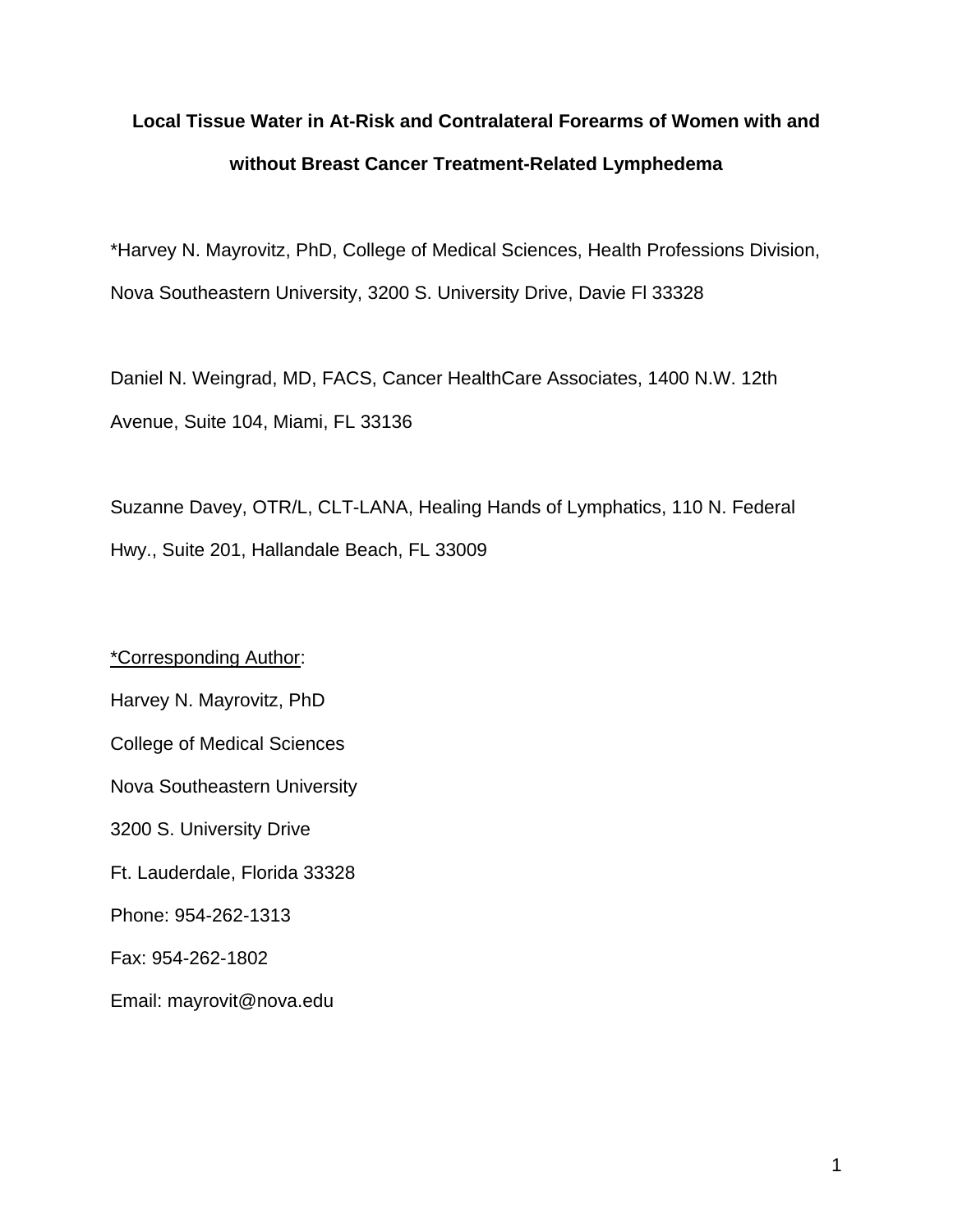# **ABSTRACT**

**Background:** Quantitative measurements to help detect incipient or latent lymphedema in patients at risk for breast cancer treatment-related lymphedema (BCRL) are potentially useful supplements to clinical assessments. Suitable measurements for routine use include arm volumes, arm bioimpedance and local tissue water (LTW) determined from the tissue dielectric constant (TDC). Because BCRL initially develops in skin and subcutis, measures that include whole arms may not be optimally sensitive for detecting the earliest changes. Thus there is also a need for a local measurement in which tissues most likely to demonstrate early lymphedematous changes can be more selectively assessed. The TDC method satisfies this criteria. Our goal was to use this method to compare arm-to-arm differences in LTW within and among women grouped as healthy normal (HN), diagnosed with breast cancer (BC) but prior to surgery and established unilateral lymphedema (LE).

**Methods and Results**: LTW was determined on both anterior forearms to a measurement depth of 2.5 mm in 30 women of each group. TDC arm ratios were determined as dominant/non-dominant for HN and BC, at-risk/contralateral for BC and lymphedematous/contralateral for LE. Results showed that TDC values for all arms except lymphedematous arms were very similar and insignificantly different with values among arms (mean±SD) ranging from 24.9±3.8 to 25.7±3.8. Arm ratios did not differ between HC and BC whereas dominant/non-dominant arm ratios for HN and BC separately and combined (1.006±0.085) were significantly less than the lymphedematous/contralateral ratio of the LE group (1.583±0.292).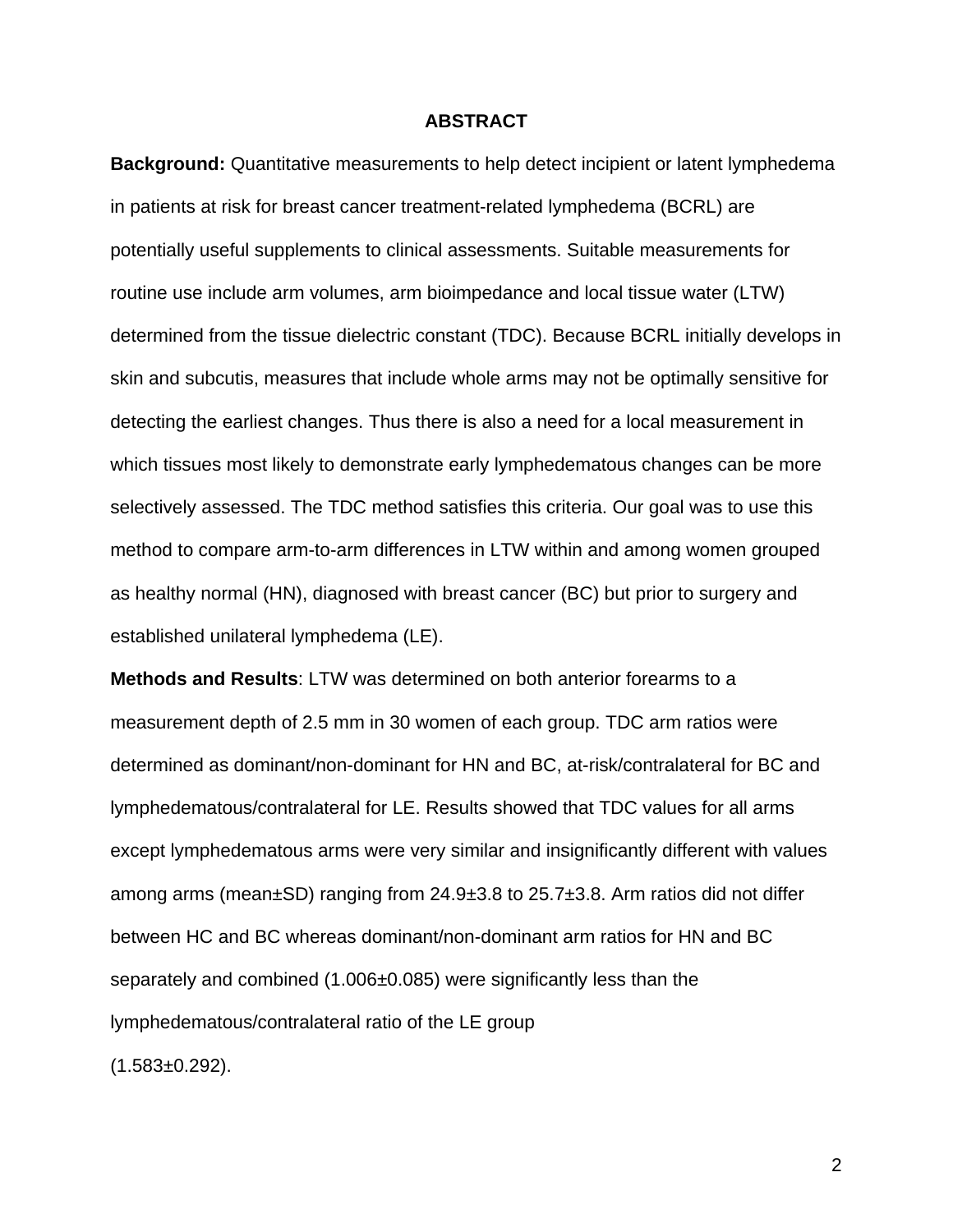**Conclusions:** The findings indicate that LTW of at-risk arms is not affected by breast cancer and that lymphedema does not significantly affect LTW of contralateral arms as measured with the TDC method. Further, based on the standard deviation of measured arm ratios, an at-risk/contralateral TDC ratio of 1.26 is suggested as a possible threshold for detecting pre-clinical or latent lymphedema.

# **Abbreviated Abstract**

 The tissue dielectric constant (TDC) method was used to compare arm-to-arm differences in local tissue water (LTW) within and among three groups of 30 women; healthy normal (HN), recently diagnosed with breast cancer (BC) and unilateral lymphedema (LE). TDC values and arm ratios were insignificantly different within and between HN and BC with a dominant/non-dominant ratio of 1.006±0.085 compared to 1.583±0.292 for LE. Results indicate that LTW of at-risk arms is unaffected by breast cancer and that lymphedema doesn't affect contralateral arm LTW. Results suggest that an at-risk/contralateral TDC ratio of 1.26 as a possible threshold for detecting pre-clinical lymphedema.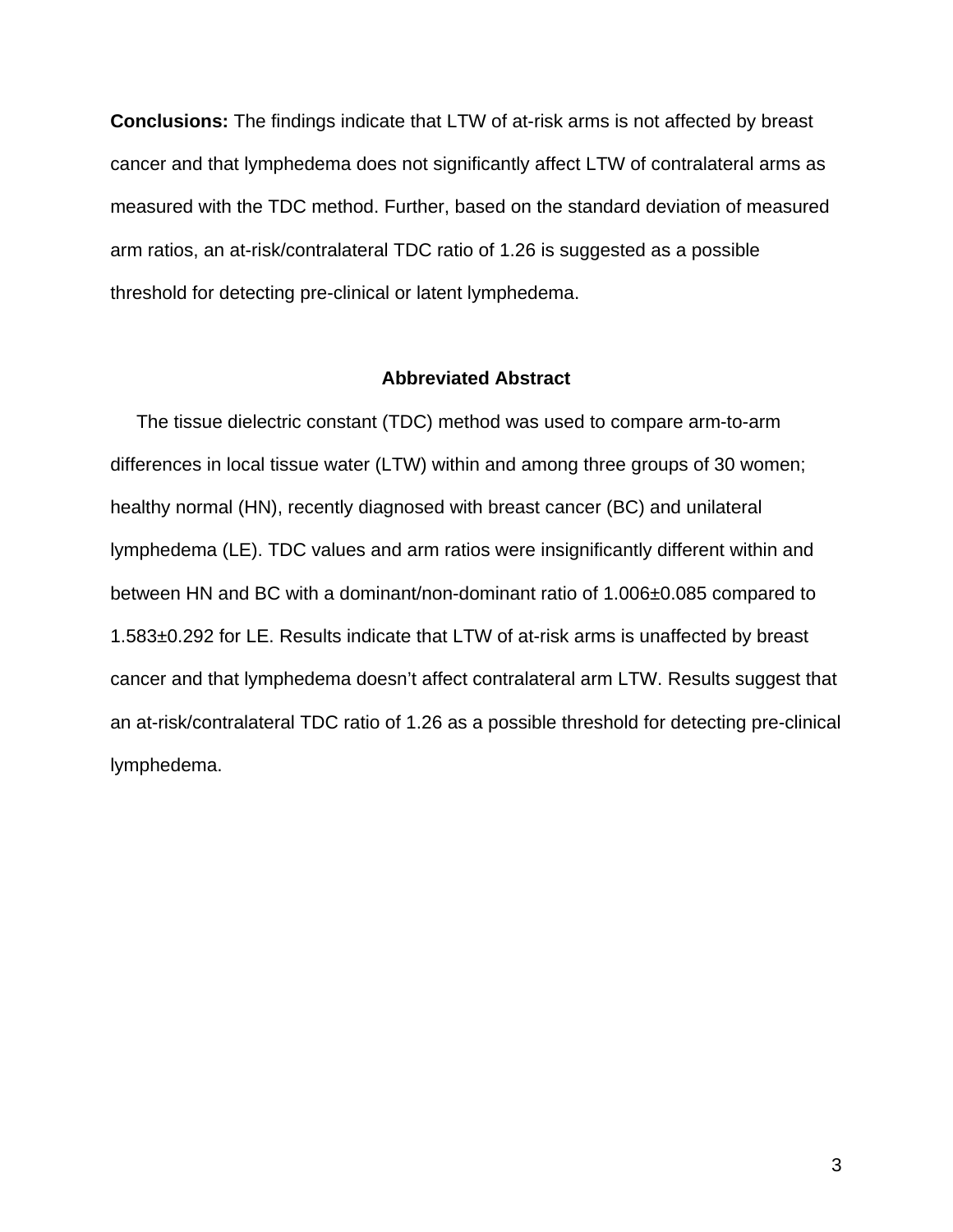### **INTRODUCTION**

Quantitative measurements of arm parameters to aid in the detection of incipient or latent lymphedema in patients at risk for breast cancer treatment related lymphedema (BCRL) are potentially useful supplements to standard clinical assessments. Suitable measurements for routine use include arm volumes<sup>1-4</sup>, arm bioimpedance<sup>5,6</sup> and local tissue water determined by measuring the tissue dielectric constant<sup> $7-10$ </sup> at various sites and tissue depths<sup>11-13</sup>. Because BCRL initially develops in skin and subcutis<sup>14</sup> within the epifascial compartment, measures that include the whole arm may not be optimally sensitive for detecting the earliest changes. Bioimpedance methods that use either multifrequency<sup>15,16</sup> or single frequency<sup>17,18</sup> signals to measure changes in whole arm electrical impedance can detect changes in water content and have provided important insights<sup>17-21</sup> However, because the entire arm is included in impedance measurements there is also a need for a more local measurement approach in which the tissue compartment that is most likely to demonstrate early lymphedematous changes can be more selectively assessed. Initial results of such an approach has recently been reported<sup>22</sup> whereby local tissue water (LTW) to a depth of up to 5 mm below the skin surface was determined based on measurements of the tissue dielectric constant (TDC).

In patients that have unilateral arm involvement, whichever measurement method is used, a preferred approach is to compare the at-risk arm to the apparently unaffected arm with respect to differentials or ratios. When such paired arm comparisons are initially made prior to a patient's surgery then subsequent changes in assessment parameter values can take into account baseline differentials that may be present. However, often such pre-surgery measurements are not made thereby making such comparisons made at later dates, following surgery and/radiation treatment, potentially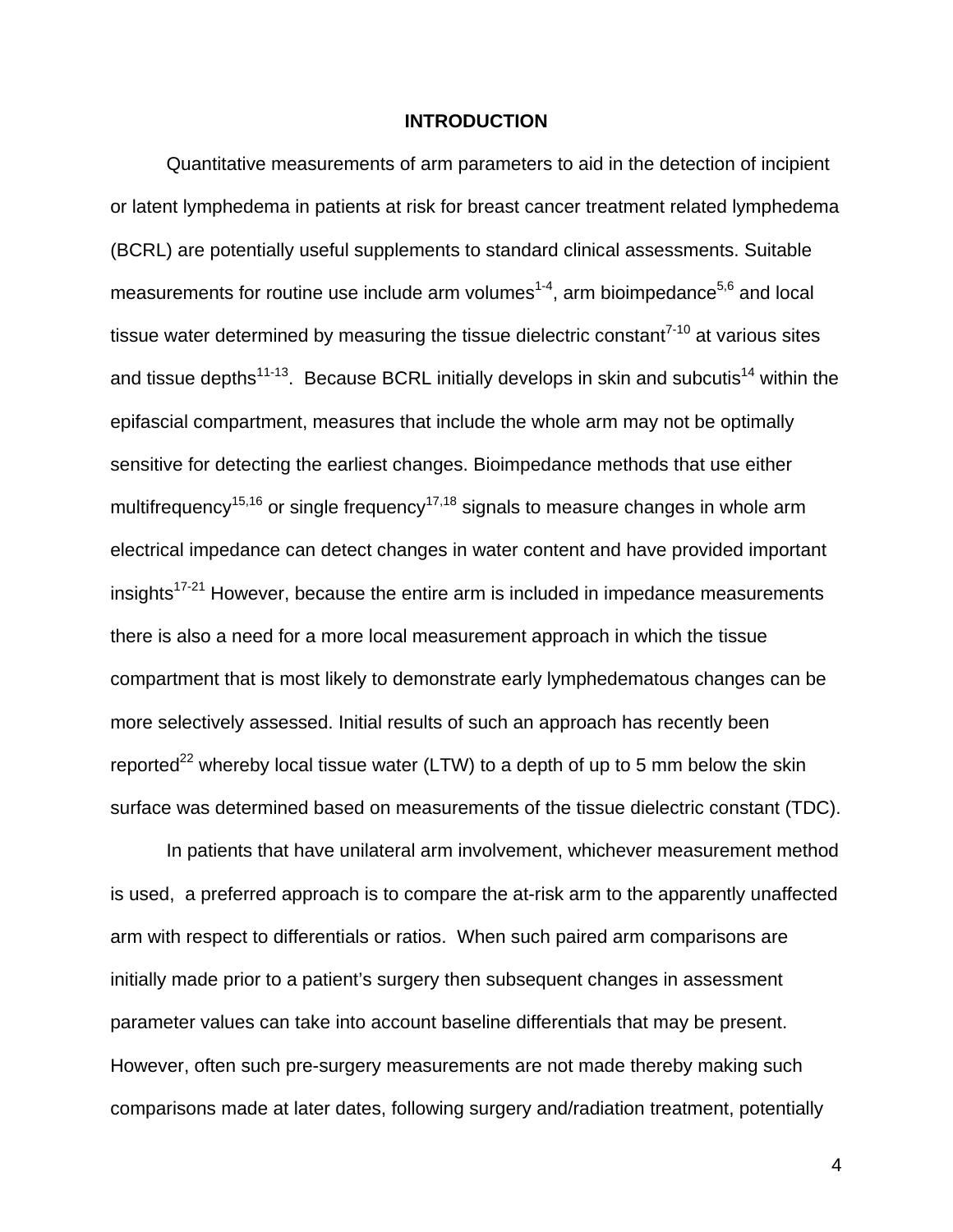less reliable for judging at-risk arm changes. A contributing factor to such uncertainty is the rather limited knowledge of the extent to which cancer presence or lymphedema development may alter aspects of the contralateral, apparently unaffected arm. Although bioimpedance measurements made pre-surgically in patients diagnosed with breast cancer<sup>23</sup>, in healthy controls<sup>24</sup> and in patients with BCRL<sup>17</sup> provide important insights with respect to the impedance parameter, corresponding data with respect to local tissue water is not available. Thus, our goal was to determine the extent to which LTW in the non-at-risk arm was affected by either breast cancer presence or lymphedema of the at-risk arm and to further characterize TDC variability among subjects. For this purpose LTW was determined using the TDC method in both forearms of 90 women, 30 healthy controls, 30 recently diagnosed with breast cancer but prior to surgery or treatment and 30 with established unilateral BCRL.

## **METHODS**

# *Subjects*

 A total of 90 women, 30 healthy normal controls (HC) , 30 recently diagnosed with breast cancer but prior to surgery (BC) and 30 with unilateral BCRL (LE) were evaluated after signing a University Institutional Review Board approved informed consent. Entry requirements for the BC group were that they had recently (within one month) been diagnosed with breast cancer and were awaiting surgery. These patients were referred by their surgeon for a pre-surgery evaluation. Entry requirements for the LE group were that they had unilateral lymphedema and had been physician referred for lymphedema therapy. Entry requirements for the HC group were that they had not had any previous surgery or serious trauma to either arm and were in self-reported good health. Pertinent features of the three groups are summarized in table 1.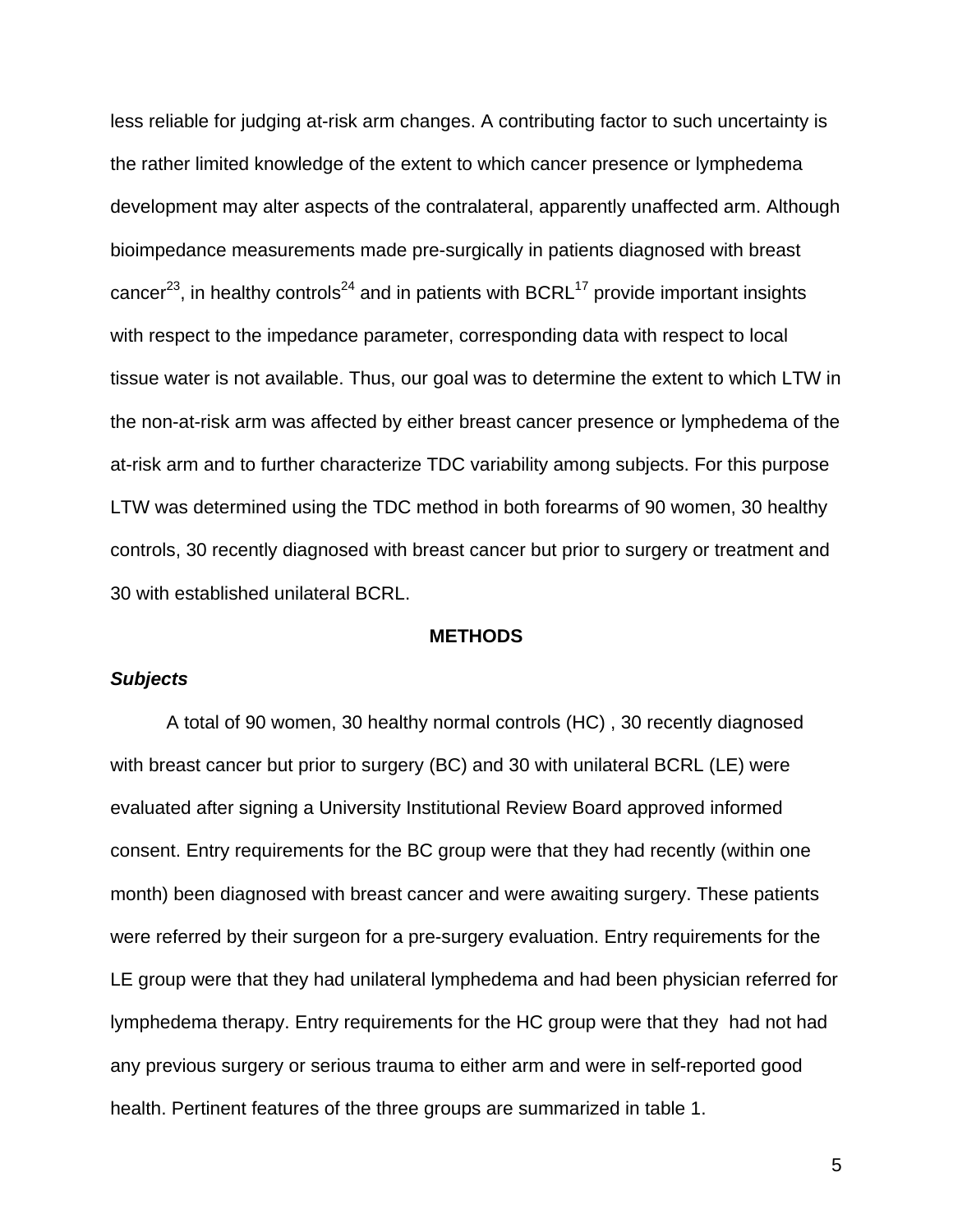# *TDC Measurement Device*

The device used in this study to measure the tissue dielectric constant was the MoistureMeter-D (Delfin Technologies Ltd, Kuopio Finland www.delfintech.com). It consists of a cylindrical probe connected to a control unit that displays the tissue dielectric constant when the probe is placed in contact with the skin. The physics and principle of operation has been well described<sup>7-9,25,26</sup>. In brief, a 300 MHz signal is generated within the control unit and is transmitted to the tissue via the probe that is contact with the skin. The probe itself acts as an open-ended coaxial transmission  $line<sup>7,25</sup>$ . The portion of the incident electromagnetic wave that is reflected depends on the dielectric constant of the tissue, which itself depends on the amount of free and bound water in the tissue volume through which the wave passes. Reflected wave information is processed within a control unit and the relative dielectric constant is displayed. For reference, pure water has a value of about 78.5 and the display scale range is 1 to 80. The effective measurement depth depends on the probe dimensions, with larger spacing between inner and outer conductors corresponding to greater penetration depths. Previous work $^{22}$ , in which various probes were used to assess TDC values to measurement depths of 0.5, 1.5, 2.5 and 5.0 mm showed a sharp decrease in TDC values between 1.5 and 2.5 mm but little difference between values obtained at 2.5 and 5.0 mm measurement depths. Thus in this study only the 2.5 mm probe was used that has an outside diameter of 23 mm and inner-to-outer conductor spacing of 5 mm.

# *TDC Measurement Procedure*

 TDC measurements were started after a subject was lying supine for 10 minutes on a padded examination table with arms at her side with hands positioned palm up to expose the anterior surface of both forearms. A standardized measurement site, along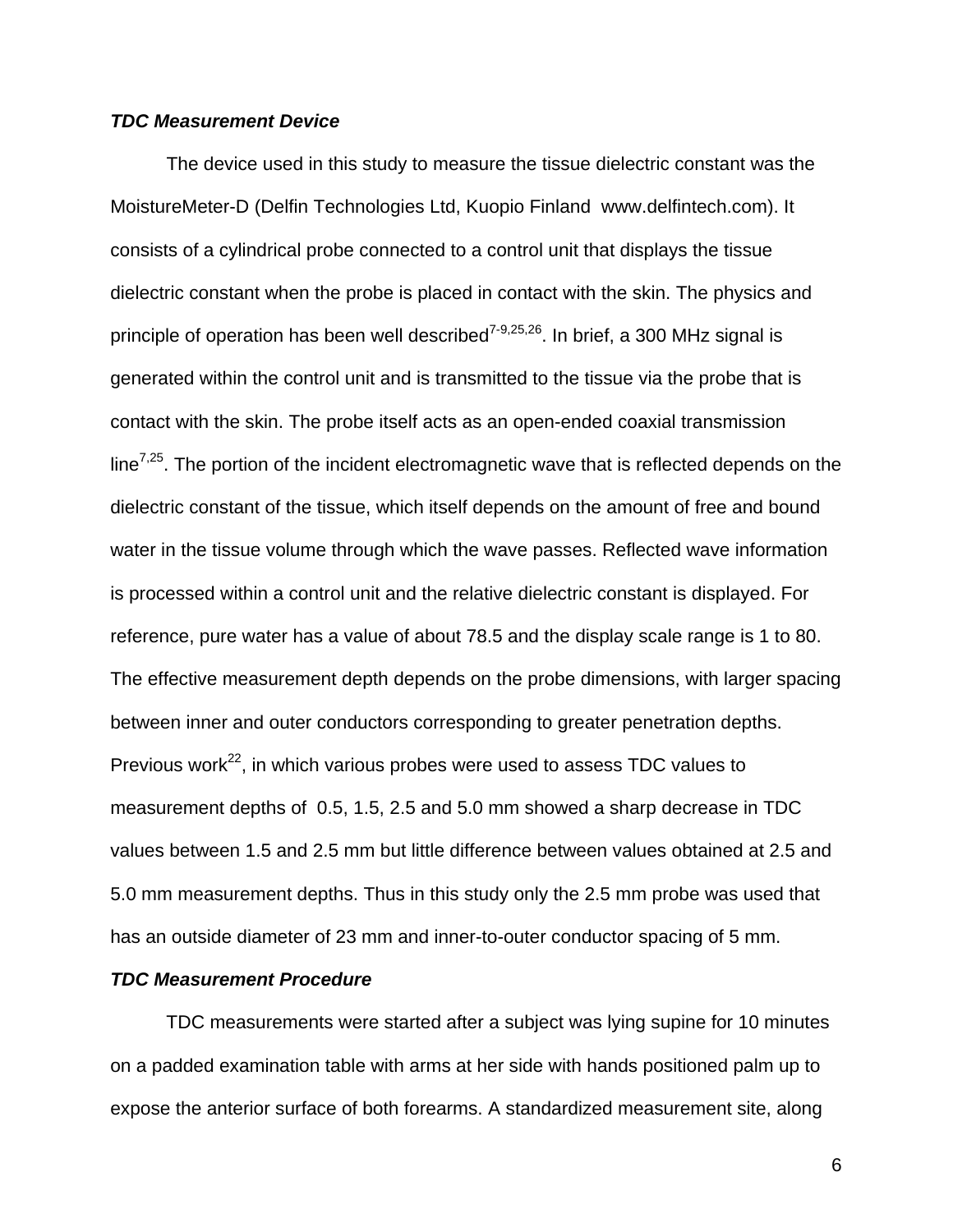the forearm midline located 6 cm distal to the antecubital fossia was marked with a dot to serve as a reference center point for probe placement. A single measurement was obtained by placing the probe in contact with the skin of one arm and held in position using gentle pressure. After about 10 seconds an audible signal indicated completion of the measurement. The probe was then used to make a measurement on the other arm to complete a measurement pair. This process was continued to obtain triplicate measurement pairs. Alternating between arm sides was used as a way to help obtain paired values as close in time as possible. Fore each arm the three measurements were averaged and used to characterize the arm site average TDC value.

# *Segmental and Arm Volumes*

After the TDC measurements, circumferences of the arm at the reference center point and at 2 cm proximal and 2 cm distal were measured using a calibrated Gulicktype spring-loaded tape-measure with a tension gauge to help insure uniform measurements. From these measures, the segmental volume of the 4 cm length encompassing the TDC measurement site was calculated using a truncated-cone model. In this method segmental volumes  $V<sub>S</sub>$  are determined by the formula  $V_S = L/12\pi (C_1^2 + C_1C_2 + C_2^2)$  in which  $C_1$  and  $C_2$  are the measured circumferences at either end of a given segment of length L, in the present case equal to 2 cm. The 4 cm segment volume was then determined as the sum of the two 2 cm segments. The percentage difference in segmental volumes between arms was calculated as 100( $V_A - V_C/V_C$  in which  $V_A$  is the segmental volume for the at-risk arm in the BC group or the affected arm in the LE group or the dominant arm in the control group.  $V_c$  is the segmental volume of the corresponding other arm. In addition to segmental volumes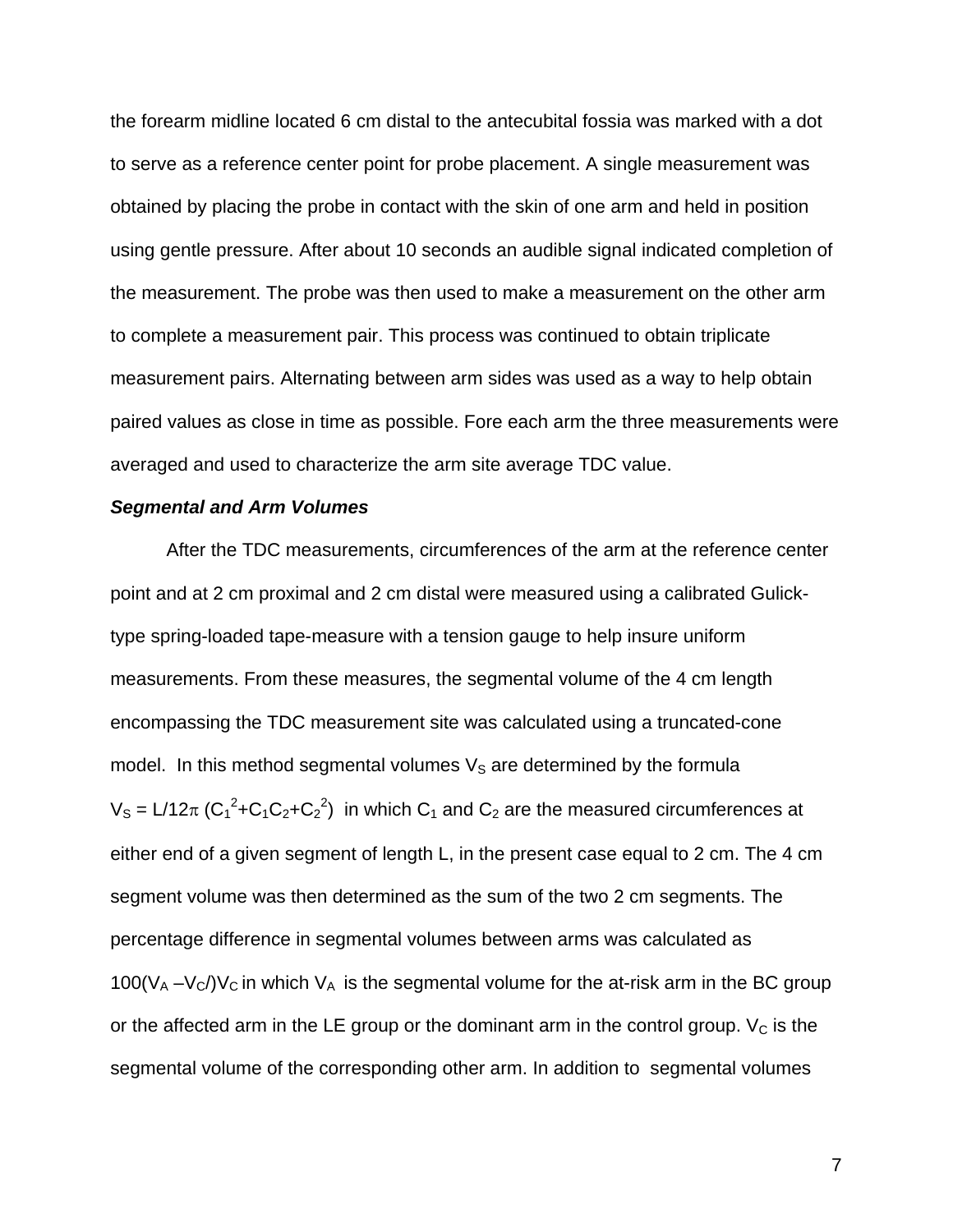associated within the TDC measurement region, total arm volumes were also determined using circumference measurements starting at the wrist with measurements repeated at 4 cm intervals extending up the arm toward the axilla. Arm volumes were calculated using the measured circumference values in the truncated-cone model with calculations done using automated software (Limb Volumes Professional 5.0, Clinical Software Innovations www.clinsoft.org). Arm total volume is determined as the sum of all 4 cm segment volumes. This method of estimating limb volume has been extensively tested and validated $3,27-29$ . For additional comparison purposes, arms were designated as either dominant or non-dominant depending on the self-reported handedness of the subject.

#### *Data Reduction and Analysis*

Mean values  $\pm$  SD and parameter ratios between paired arms for each parameter (TDC, segmental volume and whole arm volume) were determined. For the BC and LE groups initial comparisons were based on the at-risk and contralateral arms with the ratio of at-risk/contralateral arms used. For the HN group comparisons were based on the dominant and non-dominant arms with the dominant/non-dominant ratio used.. Overall differences among the three groups was initially tested for using a general linear model (GLM) for repeated measures with arm as the within factor. Differences between arm sides was subsequently tested for using paired t-tests. Differences in ratios among groups was tested for using a one way analysis of variance. In all cases a p-value <0.05 was taken as significant. Tests for correlations among parameters was done using Pearson coefficients. All statistical analyses were done using SPSS (SPSS Inc., 233 S. Wacker Drive, 11th floor, Chicago, IL 60606-6307 www.spss.com version 12.0)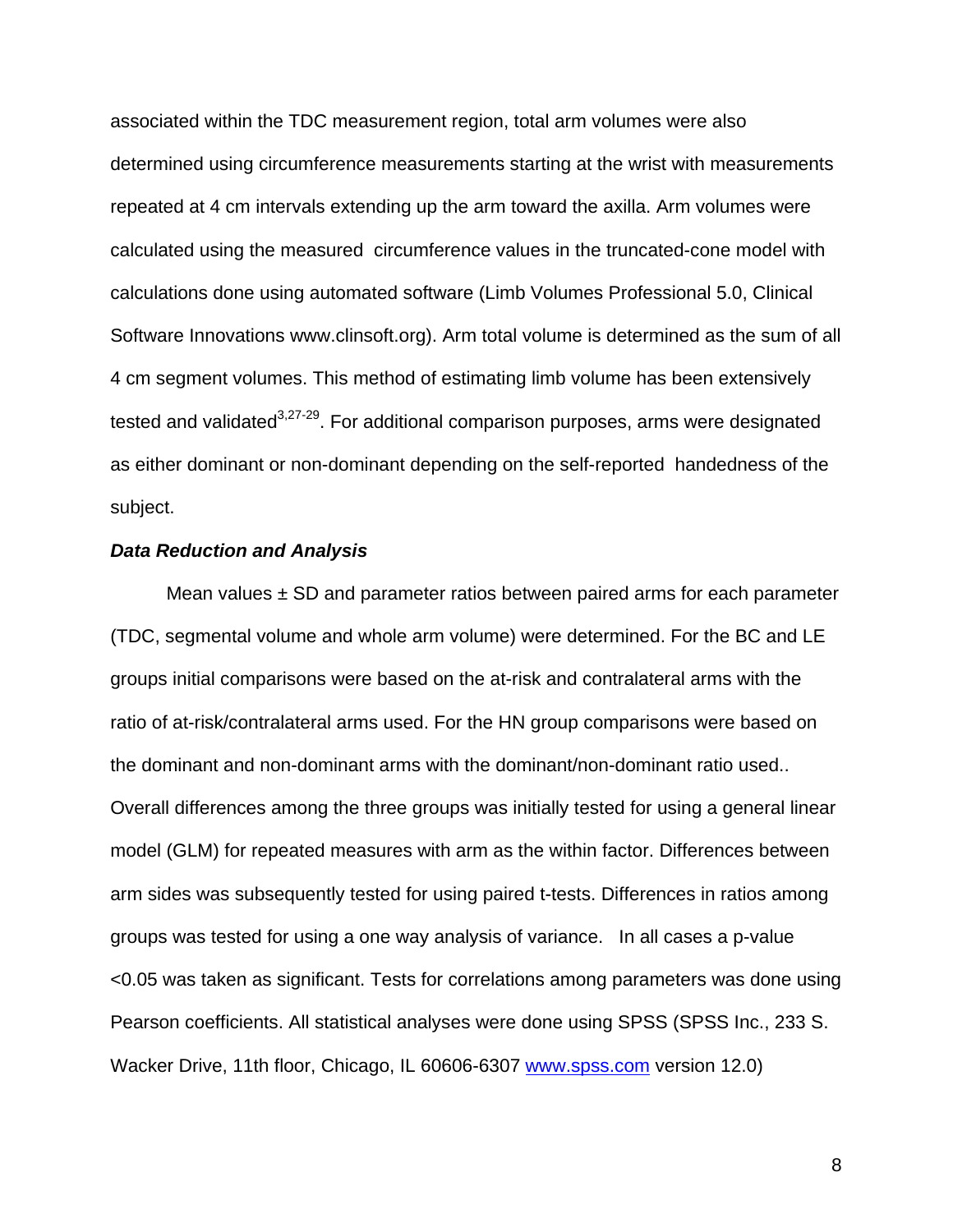# **RESULTS**

#### *Segmental and Arm Volumes*

Arm and segmental volumes did not significantly differ between arm sides for either the NH or BC groups nor did volumes or arm ratios differ between these groups as summarized in **table 2**. Contrastingly, and as should be expected, arm and segmental volumes of the LE group differed between sides, with the lymphedematous arm volumes being significantly greater. However, volumes of the non-affected contralateral arm LE group did not significantly differ from arm volumes of either the NH or BC groups. Based on whole arm volume measurements the percentage edema of the lymphedematous arm was 26.4±28.2 % whereas based on segmental volumes it was 44.1±29.2 %. Corresponding paired arm ratios (lymphedematous/contralateral) were 1.276±0.247 and 1.428±0.261 respectively. The smaller percentage edema and ratio obtained when whole arm volumes are used is because whole arm measurements include more non-edematous parts of the arm in the determination than does the segmental volume.

# *TDC and Local Tissue Water*

As shown in **table 2**, TDC values did not significantly differ between arm sides for either the NH or BC groups nor did absolute TDC values or paired arm ratios differ between these groups. Contrastingly, TDC values of lymphedematous arms of the LE group were significantly greater than contralateral arms and significantly greater than both arms of the NH and BC groups. Because the results indicated essentially no difference between the TDC values of the HN and BG groups an overall comparison was made between dominant and non-dominant arms of the combined group (N=60). Results of this analysis showed that TDC values for the dominant and non-dominant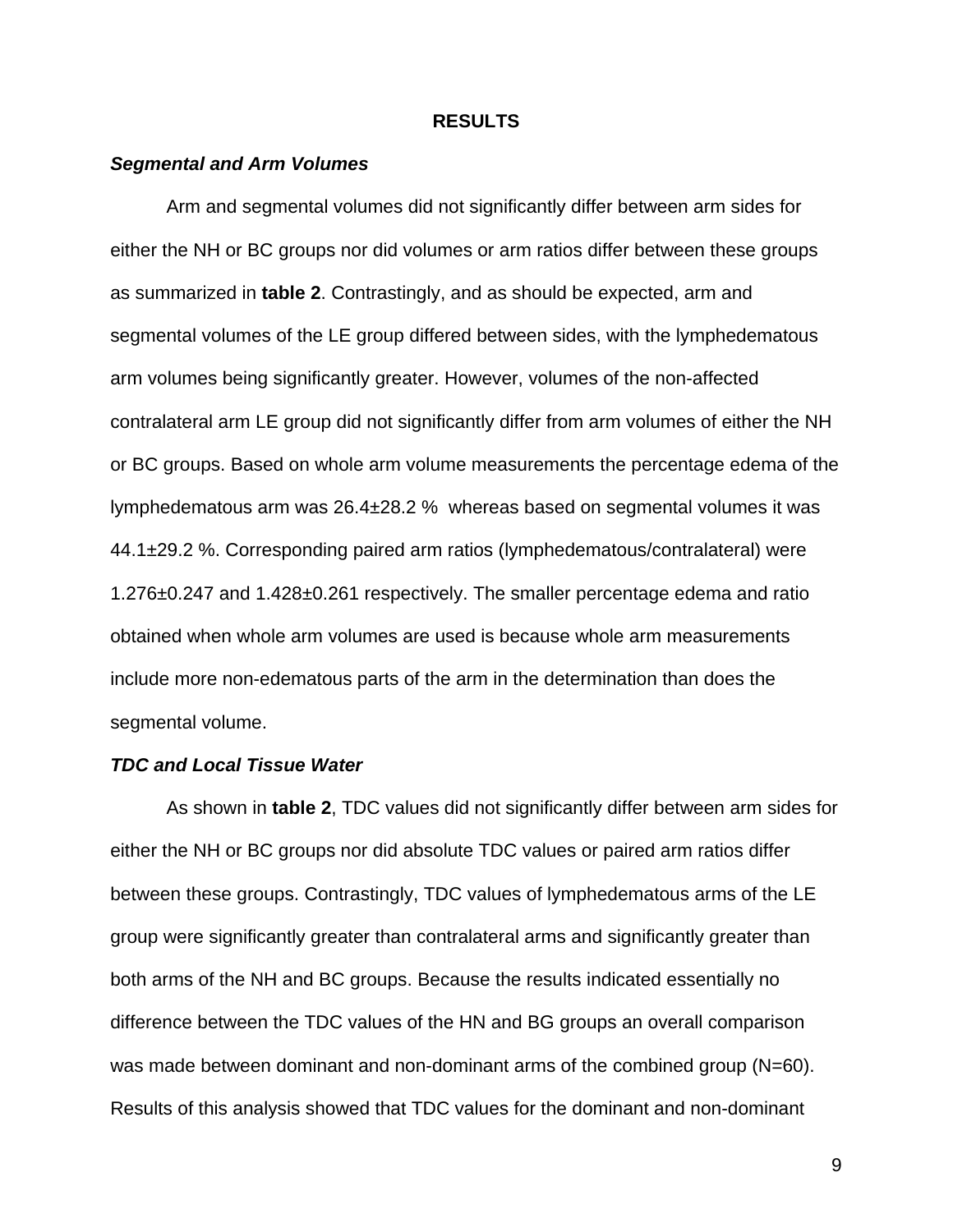arms to be 25.36  $\pm$  3.80 vs. 25.33  $\pm$  4.07 respectively with an overall dominant/nondominant TDC ratio of 1.006±0.085. To explore the possible impact of BMI or age on this ratio, TDC values were compared based on HN and BC group subjects who had a BMI below (N=30) vs. above (N=30) the combined median BMI (27.27 Kg/m<sup>2</sup>) and also based on subjects in these groups who were younger ( $N=30$ ) or older ( $N=30$ ) than the combined median age (54.0 years). Results indicate no significant differences between subjects in the lesser BMI group compared to subjects in the greater BMI group (1.021  $\pm$ 0.085 vs.0.989  $\pm$  0.0832) or between younger and older subjects (1.0155  $\pm$  0.0719 vs. 0.997).

# *Correlation Among Parameter Ratios*

As might have been anticipated there was a strong positive correlation between total arm and segment volume ratios (p<0.001, r=0.901). In addition, a significant positive correlation was found between arm TDC ratios vs. arm volume ratios (p<0.001, r=0.690) and segmental volume ratios (p<0.001, r=0.770). **Figure 1** illustrates the relationship between TDC ratios (TDCr) vs. segmental volume ratios (Vr) for the BC and LE groups, that were nearly matched with respect to both age and BMI (table 1). The regression line for these data (N=60) is given by TDCr =  $0.956Vr + 0.142$ , p<0.001, r=0.752.

#### **DISCUSSION**

Measuring local tissue water based on the tissue dielectric constant<sup>11-13,22</sup> represents a new, potentially adjunctive approach toward better characterizing lymphedema and potentially an earlier detection of latent or incipient lymphedema. The TDC method differs from limb volume<sup>1-4,29</sup> and bioimpedance methods<sup>5,6,21,24</sup> in that with a 2.5 mm measurement depth as used in the present study, it only interrogates skin and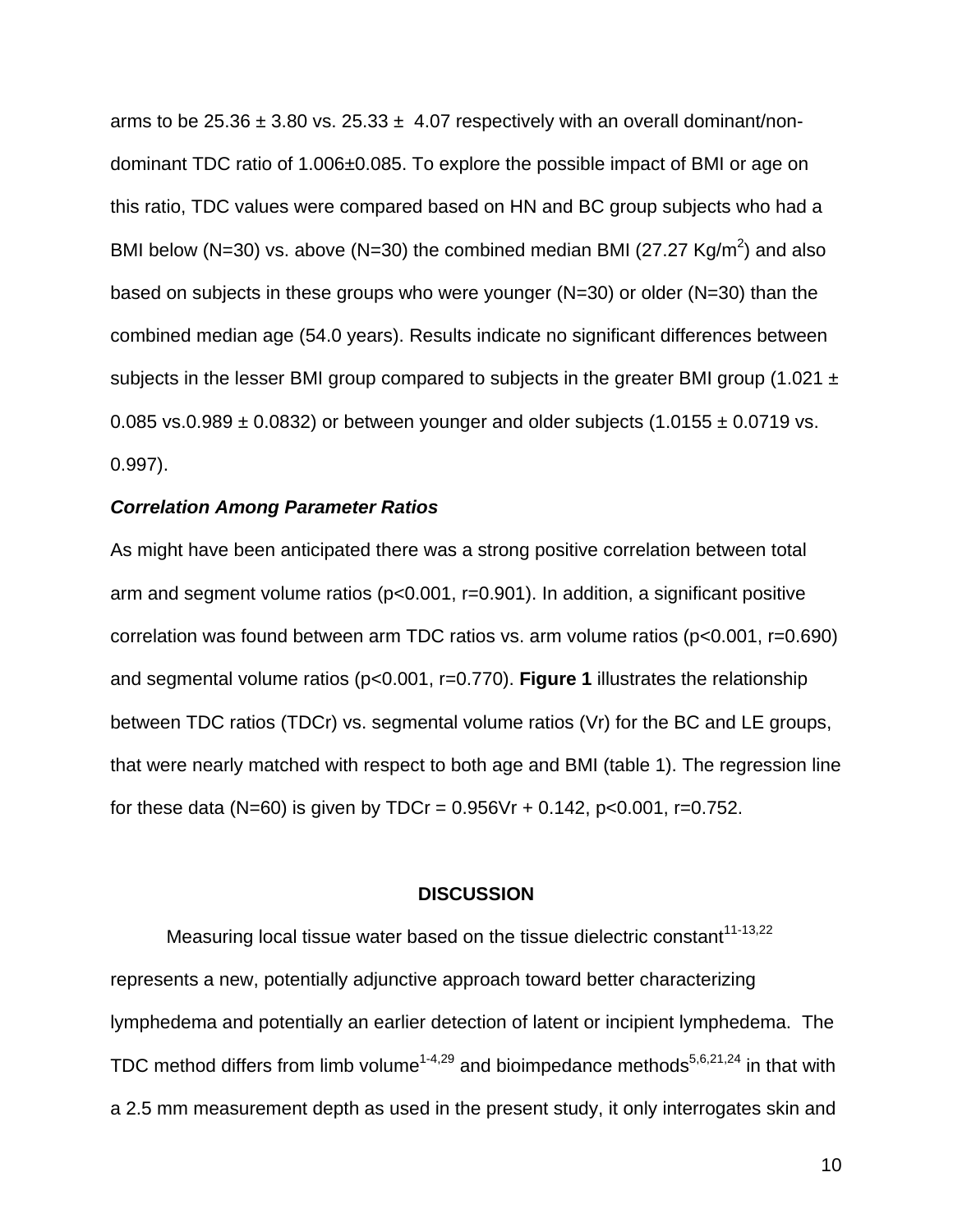subcutaneous tissue compartments in which some of the earliest changes are likely to occur<sup>14,30</sup>. Because it is a local measurement it can be used at virtually any anatomical site that may be at-risk for lymphedema development. Although the principles and biophysical basis of this measurement method have been well described<sup>7-10,25,26</sup> it has not been widely used as a lymphedema assessment or investigative tool probably in part due to an insufficient characterization of patterns of differentials among patients. Although differences in tissue water between frankly lymphedematous and contralateral non-affected limbs are known to be present<sup>22,31</sup>, similar information as to differentials between limbs of healthy normal persons and persons with breast cancer but without lymphedema have not been well defined. Such information has relevance with respect to the potential utility and interpretation of TDC assessments. Thus, the principal goals of the present study were to determine the extent to which LTW, as judged by TDC measurement, differed between arms of healthy normal (HN) women, women with breast cancer (BC) prior to their breast cancer surgery and women with frank unilateral arm lymphedema (LE) and to better define the variability of the TDC measurement to aid in the process of developing suitable reference ranges and possible thresholds that might indicate latent lymphedema.

 A principle result of the paired arm comparisons demonstrates that only in the LE group are differentials in TDC values between arms significant. When expressed as the TDC ratio of at-risk (lymphedematous) to contralateral arm, this ratio (mean  $\pm$ SD) for the 30 evaluated women with lymphedema was 1.583±0.292. Contrastingly TDC arm ratios for women in the HN and BC groups were close to unity being 1.017±.077 and 0.994±0.093 respectively. Not only were TDC arm ratios similar in these two groups but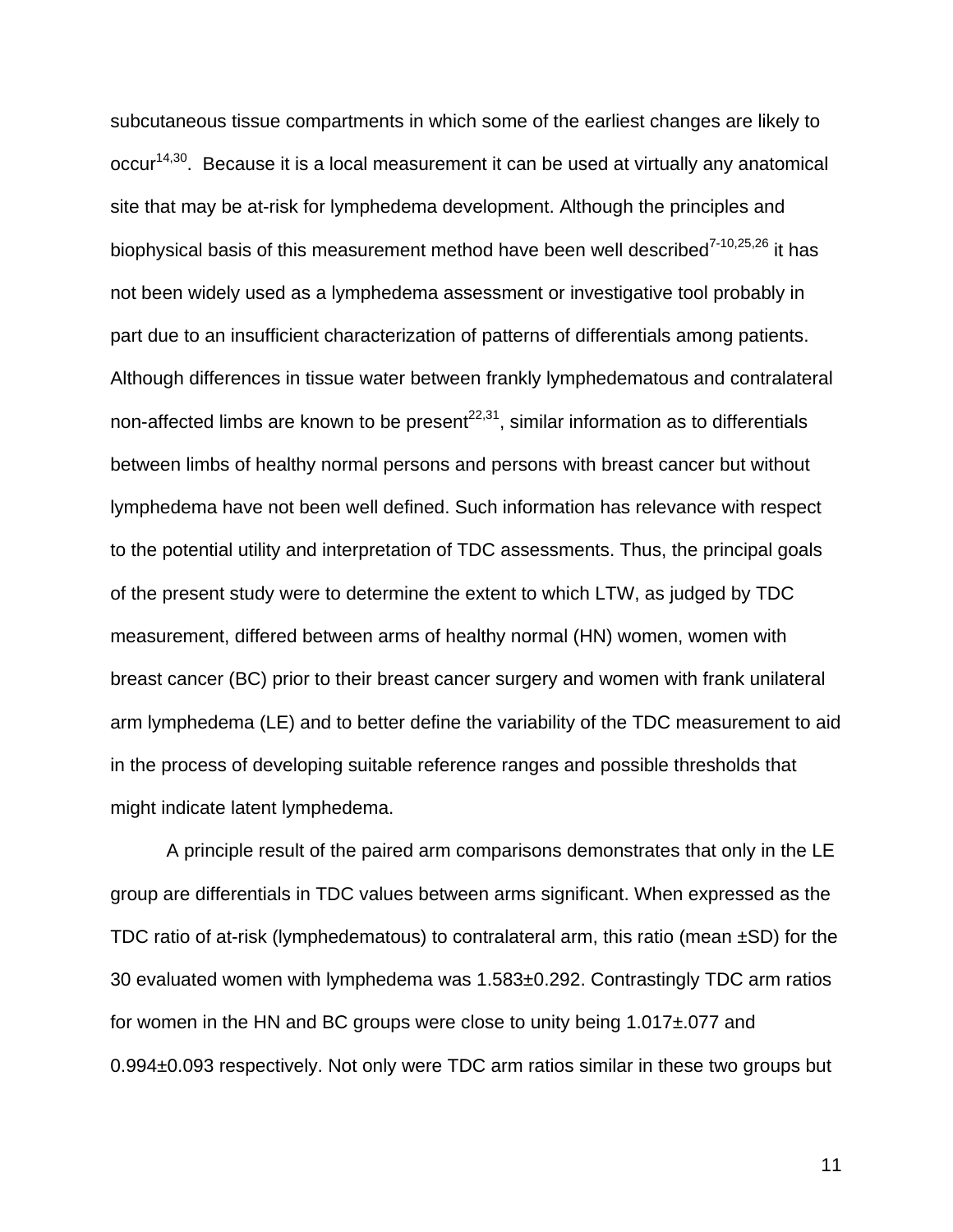the TDC mean values for all arms among groups differed by less than 1.0 TDC unit (table 2). Further, TDC values of contralateral arms of women in the LE group were insignificantly different from TDC values of either the HN or BC groups with mean values differing from them by less than 1.0 TDC units. Based on these findings it is reasonable to conclude that breast cancer in the BC group did not significantly affect TDC, and thereby LTW, in either arm and lymphedema in the LE group did not significantly affect it in the contralateral arm of these women.

 Because the at-risk arm may be the dominant or the non-dominant arm (table 1) it is useful to also characterize the dominant/non-dominant TDC ratio with as large a data set as available. Since analysis indicated no difference between HN (dominant/nondominant) and BC (at-risk/contralateral) group volumes or TDC ratios, these groups could be reliably combined (N=60) to determine a combined dominant/non-dominant TDC ratio. Results showed an overall TDC ratio of 1.006±0.085 which was insignificantly affected by BMI or age. This ratio may be compared to whole arm ratios obtained for a group of 60 control subjects using bioimpedance<sup>24</sup> where a dominant to non-dominant ratio of 0.964  $\pm$  0.034 was obtained and for a control group of 32 subjects in which the dominant to non-dominant ratio was determined to be  $1.024<sup>17</sup>$ . It should be noted that with impedance measurements higher values of arm water yield lower impedance values so a ratio of less than one indicates a slightly higher water in dominant arms.

Impedance values have been used in an effort to help detect sub-clinical or latent lymphedema following breast cancer treatment based on standard deviations of arm ratios measured in control subjects<sup>19</sup>. An approach adopted was to define a threshold at which the arm impedance ratio exceeded a pre-surgical value by three standard deviations of that obtained on the group of 60 control subjects<sup>24</sup>. Thus an at-risk to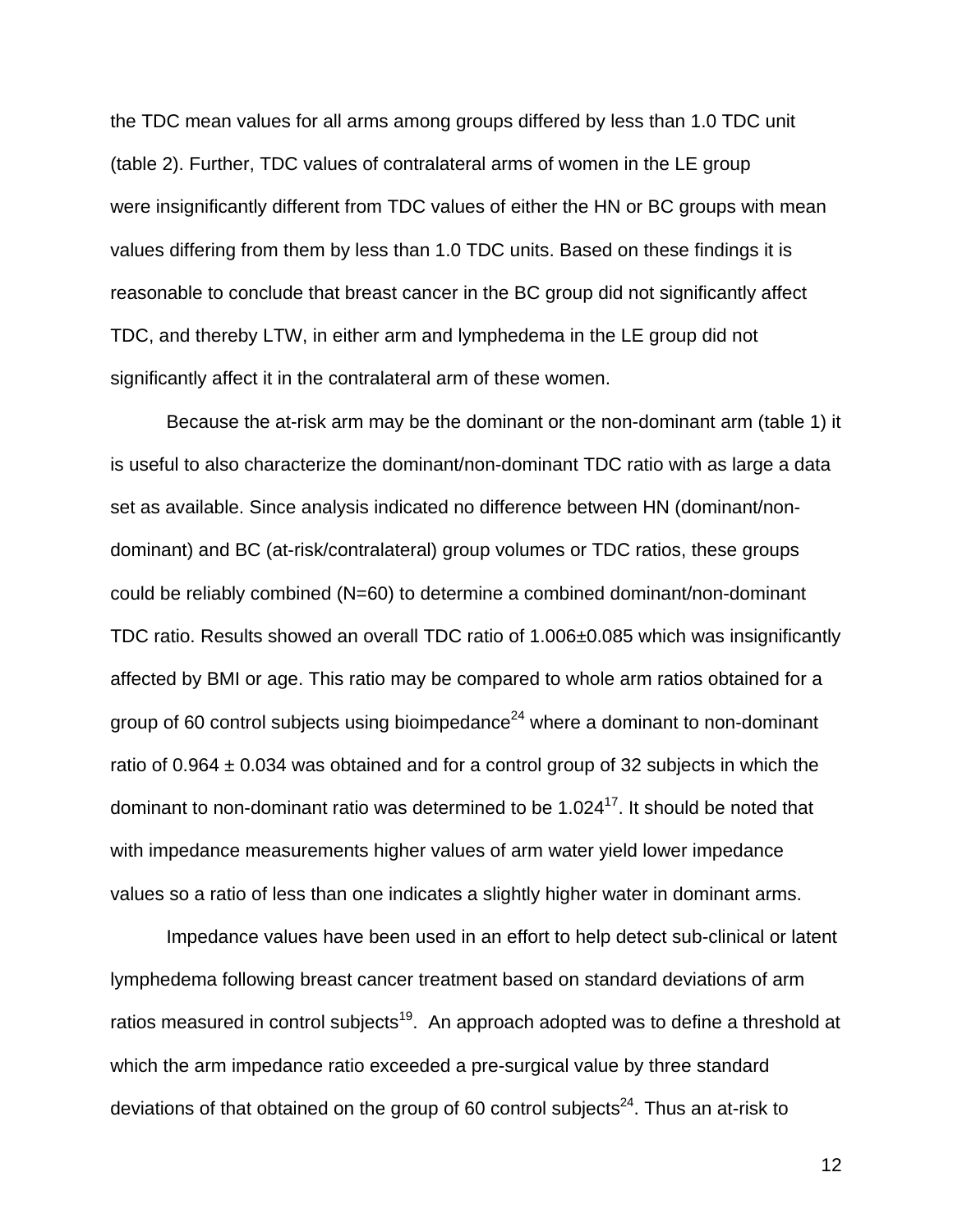contralateral arm ratio greater than 0.102 of the pre-surgical value was used to define lymphedema presence $6,24$ . Applying the same conservative criteria to the present TDC data based on the 60 dominant to non-dominant TDC ratios indicates a threshold 3SD value of 0.225. It should be noted that it has been reported<sup>17</sup> that the bioimpedance threshold ratio may need to take into account the handiness of the patient who is at-risk because of the dominant to non-dominant bias of the control group data. However, a similar adjustment is apparently not needed with the TDC ratio as the dominant/nondominant ratio differs insignificantly from unity. Thus based on the present findings a TDC ratio between at-risk and contralateral arms that exceeds 1.26 may indicate the presence of preclinical latent lymphedema. It should be emphasized that this TDC threshold has not as yet been prospectively substantiated and is the target of current research efforts.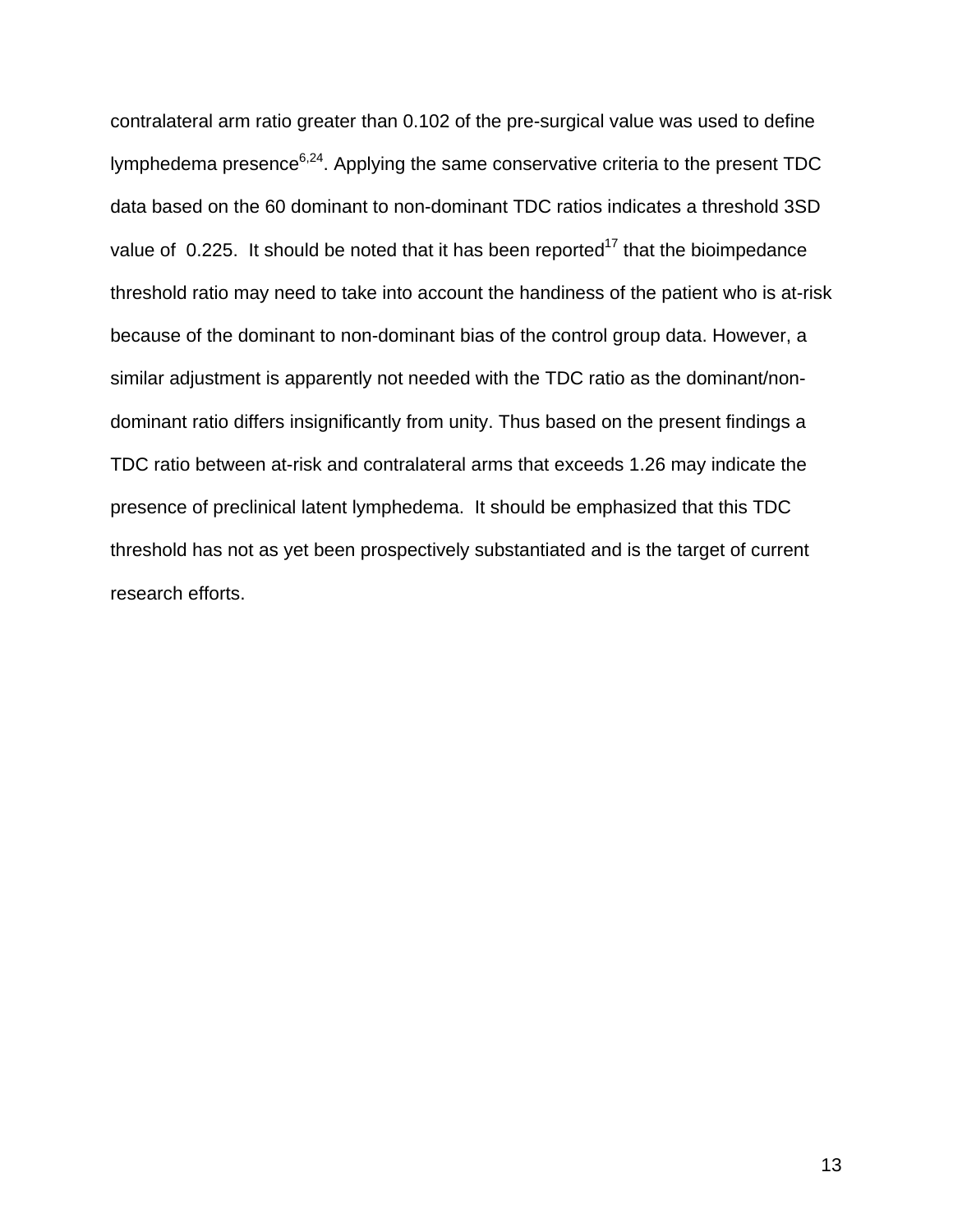# **REFERENCES**

- 1. Armer JM, Stewart BR. A comparison of four diagnostic criteria for lymphedema in a post-breast cancer population. Lymphatic research and biology 2005;3(4):208-217.
- 2. Casley-Smith JR. Measuring and representing peripheral oedema and its alterations. Lymphology 1994;27(2):56-70.
- 3. Mayrovitz HN, Sims N, Macdonald J. Assessment of limb volume by manual and automated methods in patients with limb edema or lymphedema. Adv Skin Wound Care 2000;13(6):272-276.
- 4. Ridner SH, Montgomery LD, Hepworth JT, Stewart BR, Armer JM. Comparison of upper limb volume measurement techniques and arm symptoms between healthy volunteers and individuals with known lymphedema. Lymphology 2007;40(1):35- 46.
- 5. Cornish B. Bioimpedance analysis: scientific background. Lymphatic research and biology 2006;4(1):47-50.
- 6. Ward LC. Bioelectrical impedance analysis: proven utility in lymphedema risk assessment and therapeutic monitoring. Lymphatic research and biology 2006;4(1):51-56.
- 7. Aimoto A, Matsumoto T. Noninvasive method for measuring the electrical properties of deep tissues using an open-ended coaxial probe. Medical engineering & physics 1996;18(8):641-646.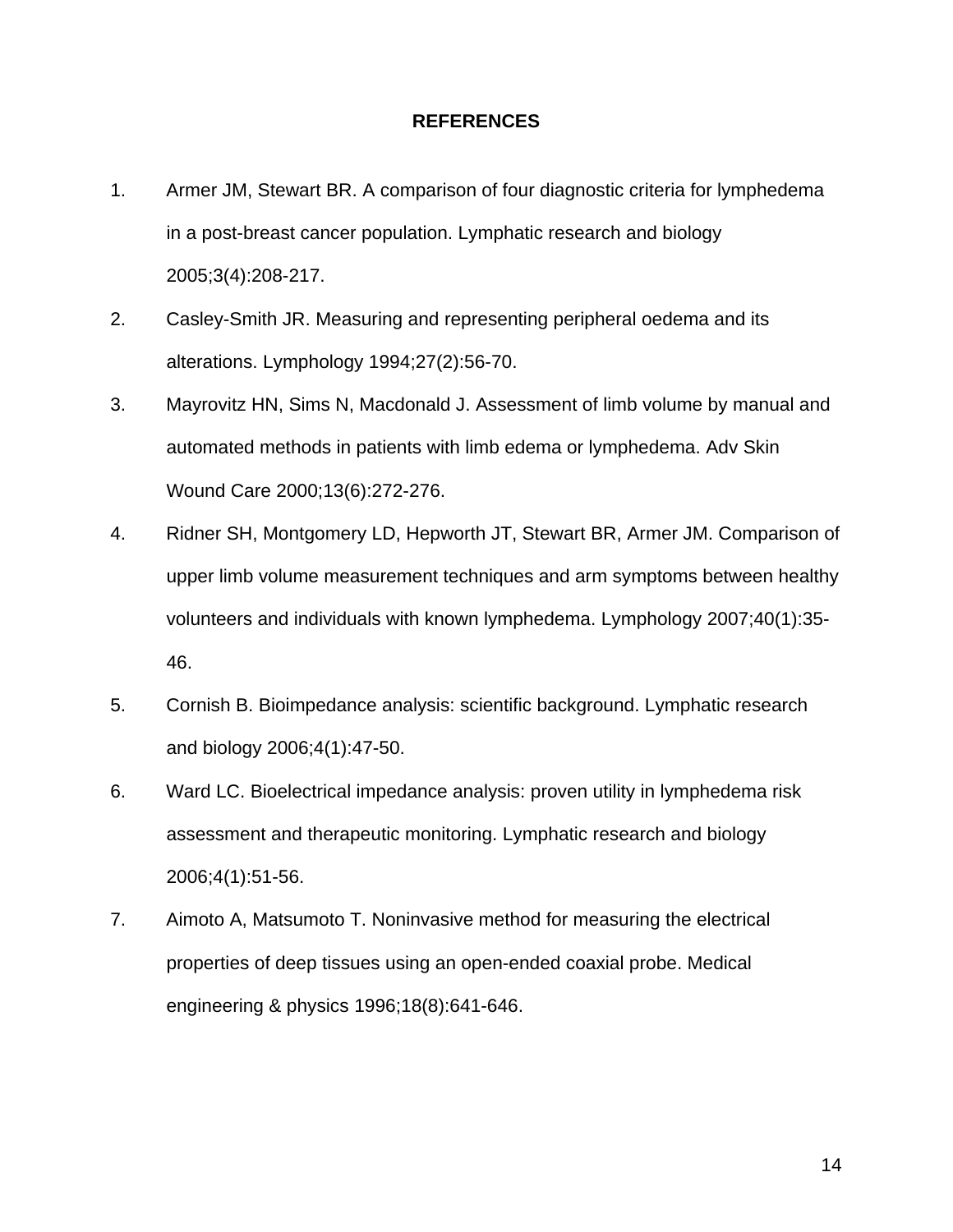- 8. Alanen E, Lahtinen T, Nuutinen J. Measurement of dielectric properties of subcutaneous fat with open-ended coaxial sensors. Phys Med Biol 1998;43(3):475-485.
- 9. Alanen E, Lahtinen T, Nuutinen J. Penetration of electromagnetic fields of an open-ended coaxial probe between 1 MHz and 1 GHz in dielectric skin measurements. Phys Med Biol 1999;44(7):N169-176.
- 10. Nuutinen J, Ikaheimo R, Lahtinen T. Validation of a new dielectric device to assess changes of tissue water in skin and subcutaneous fat. Physiological measurement 2004;25(2):447-454.
- 11. Mayrovitz HN, Brown-Cross D, Washington Z. Skin tissue water and laser Doppler blood flow during a menstrual cycle. Clinical physiology and functional imaging 2007;27(1):54-59.
- 12. Mayrovitz HN, Davey S, Shapiro E. Local tissue water assessed by tissue dielectric constant: anatomical site and depth dependence in women prior to breast cancer treatment-related surgery. Clinical physiology and functional imaging 2008;28(5):337-342.
- 13. Mayrovitz HN, Davey S, Shapiro E. Suitability of single tissue dielectric constant measurements to assess local tissue water in normal and lymphedematous skin. Clinical physiology and functional imaging 2009;29(2):123-127.
- 14. Stanton AW, Modi S, Mellor RH, Levick JR, Mortimer PS. Recent advances in breast cancer-related lymphedema of the arm: lymphatic pump failure and predisposing factors. Lymphatic research and biology 2009;7(1):29-45.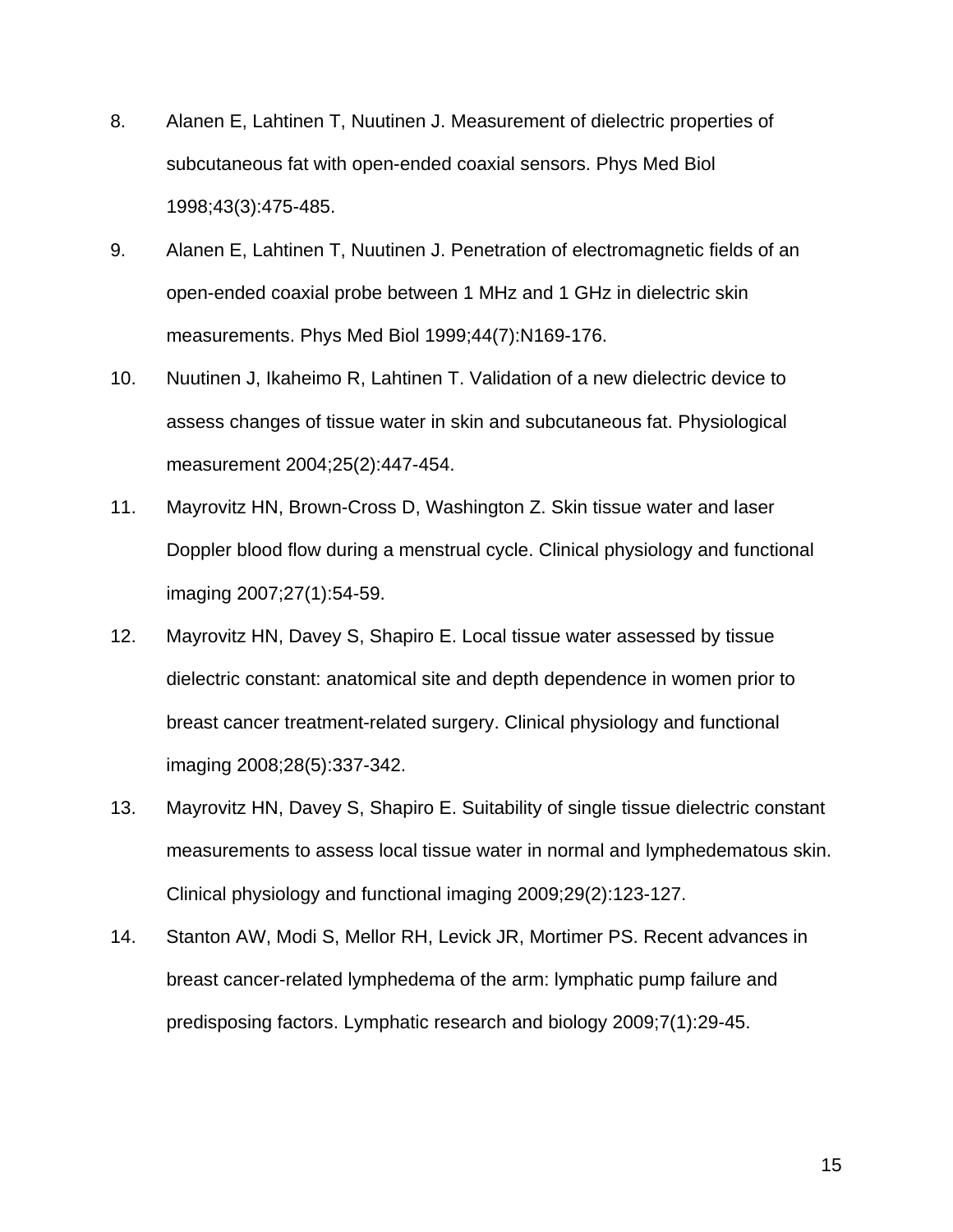- 15. Cornish BH, Bunce IH, Ward LC, Jones LC, Thomas BJ. Bioelectrical impedance for monitoring the efficacy of lymphoedema treatment programmes. Breast cancer research and treatment 1996;38(2):169-176.
- 16. Cornish BH, Ward LC, Thomas BJ, Bunce IH. Quantification of lymphoedema using multi-frequency bioimpedance. Appl Radiat Isot 1998;49(5-6):651-652.
- 17. Ridner SH, Dietrich MS, Deng J, Bonner CM, Kidd N. Bioelectrical impedance for detecting upper limb lymphedema in nonlaboratory settings. Lymphatic research and biology 2009;7(1):11-15.
- 18. York SL, Ward LC, Czerniec S, Lee MJ, Refshauge KM, Kilbreath SL. Single frequency versus bioimpedance spectroscopy for the assessment of lymphedema. Breast cancer research and treatment 2008.
- 19. Hayes SC, Janda M, Cornish B, Battistutta D, Newman B. Lymphedema after breast cancer: incidence, risk factors, and effect on upper body function. J Clin Oncol 2008;26(21):3536-3542.
- 20. Moseley A, Piller N. Reliability of bioimpedance spectroscopy and tonometry after breast conserving cancer treatment. Lymphatic research and biology 2008;6(2):85-87.
- 21. Ward LC, Czerniec S, Kilbreath SL. Quantitative bioimpedance spectroscopy for the assessment of lymphoedema. Breast cancer research and treatment 2008.
- 22. Mayrovitz HN. Assessing local tissue edema in postmastectomy lymphedema. Lymphology 2007;40(2):87-94.
- 23. Cornish BH, Thomas BJ, Ward LC, Hirst C, Bunce IH. A new technique for the quantification of peripheral edema with application in both unilateral and bilateral cases. Angiology 2002;53(1):41-47.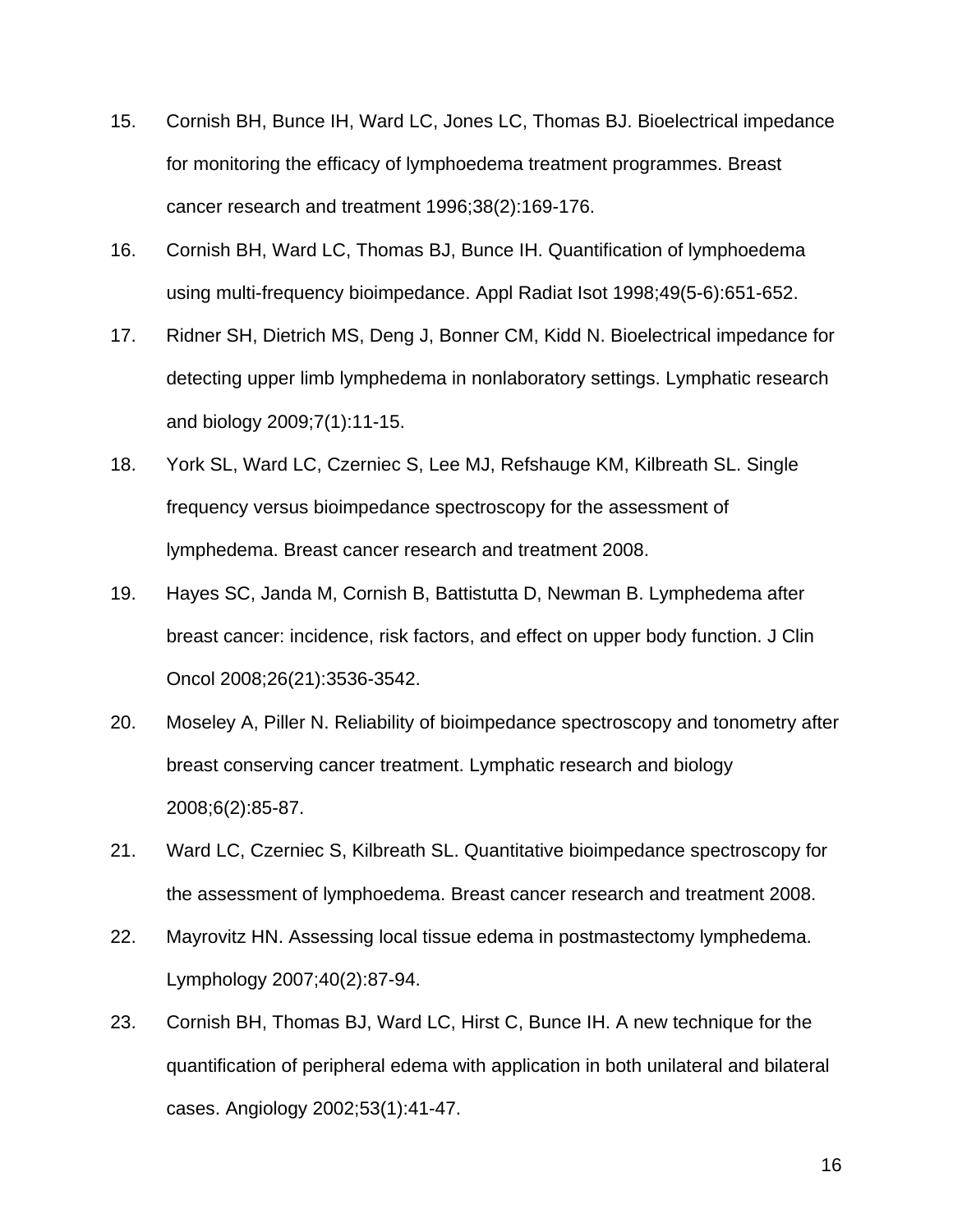- 24. Cornish BH, Chapman M, Hirst C, Mirolo B, Bunce IH, Ward LC, Thomas BJ. Early diagnosis of lymphedema using multiple frequency bioimpedance. Lymphology 2001;34(1):2-11.
- 25. Stuchly MA, Athey TW, Samaras GM, Taylor G. Measurement of radio frequency permittivity of biological tissues with an open-ended coaxial line: Part II - Experimental Results. IEEE Trans Microwave Theory and Techniques 1982;30(1):87-92.
- 26. Stuchly MA, Athey TW, Stuchly SS, Samaras GM, Taylor G. Dielectric properties of animal tissues in vivo at frequencies 10 MHz--1 GHz. Bioelectromagnetics 1981;2(2):93-103.
- 27. Karges JR, Mark BE, Stikeleather SJ, Worrell TW. Concurrent validity of upperextremity volume estimates: comparison of calculated volume derived from girth measurements and water displacement volume. Phys Ther 2003;83(2):134-145.
- 28. Latchford S, Casley-Smith JR. Estimating limb volumes and alterations in peripheral edema from circumferences measured at different intervals. Lymphology 1997;30(4):161-164.
- 29. Mayrovitz HN. Limb volume estimates based on limb elliptical vs. circular cross section models. Lymphology 2003;36(3):140-143.
- 30. Stanton AW, Mellor RH, Cook GJ, Svensson WE, Peters AM, Levick JR, Mortimer PS. Impairment of lymph drainage in subfascial compartment of forearm in breast cancer-related lymphedema. Lymphatic research and biology 2003;1(2):121-132.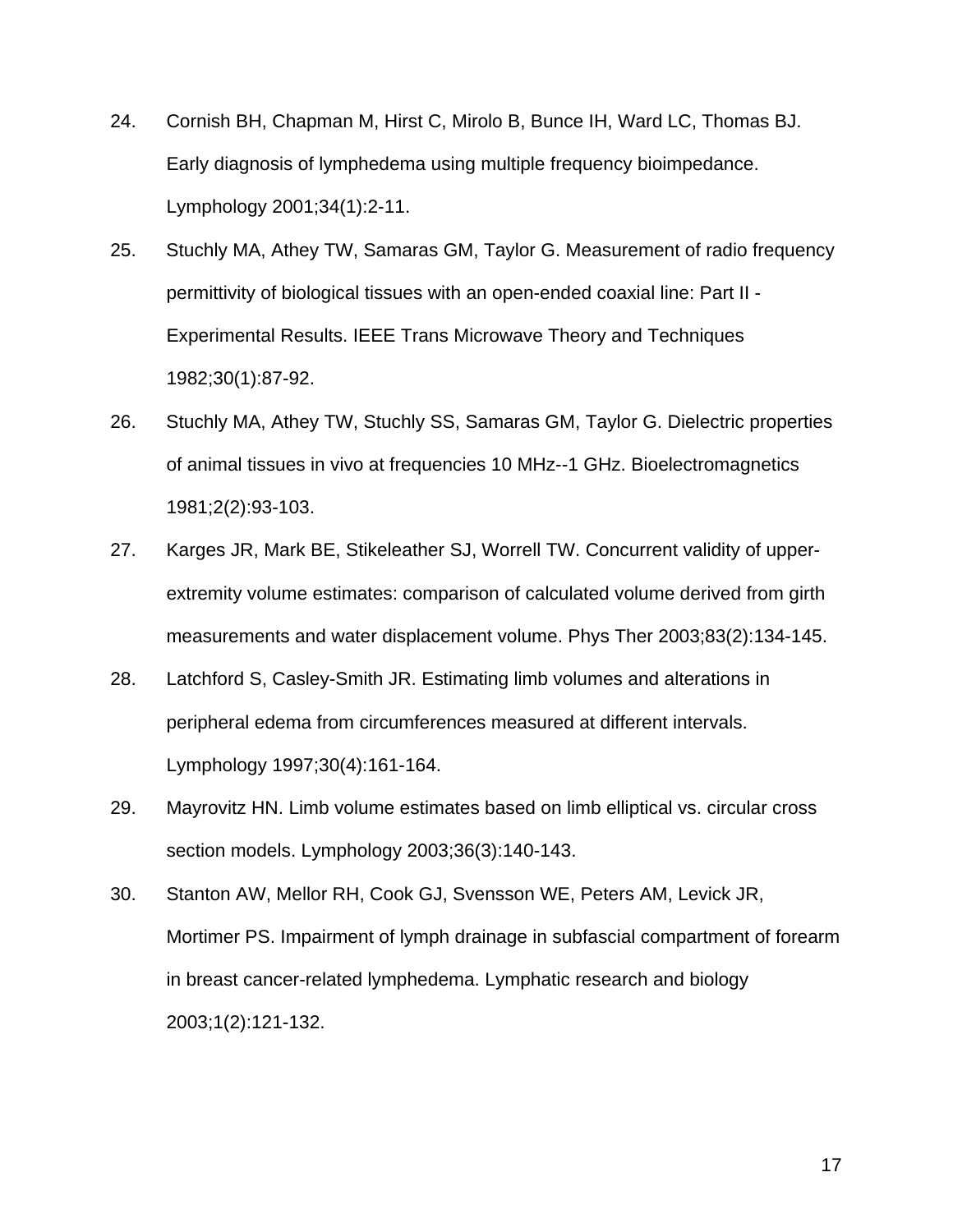31. Mayrovitz HN, Davey S, Shapiro E. Localized tissue water changes accompanying one manual lymphatic drainage (MLD) therapy session assessed by changes in tissue dielectric constant inpatients with lower extremity lymphedema. Lymphology 2008;41(2):87-92.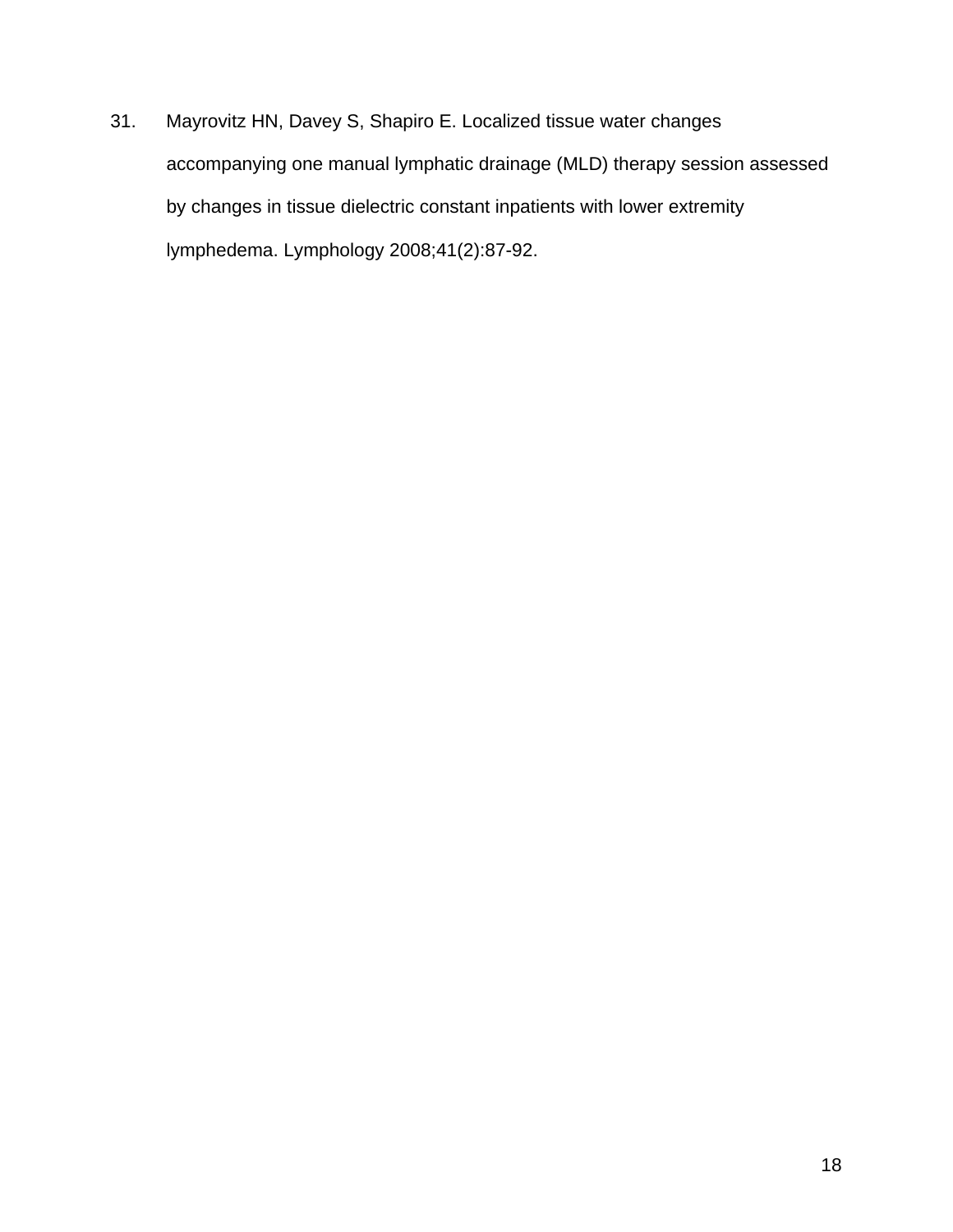# **Author Disclosure Statement**

No author has a conflict of interest and no competing financial interests exists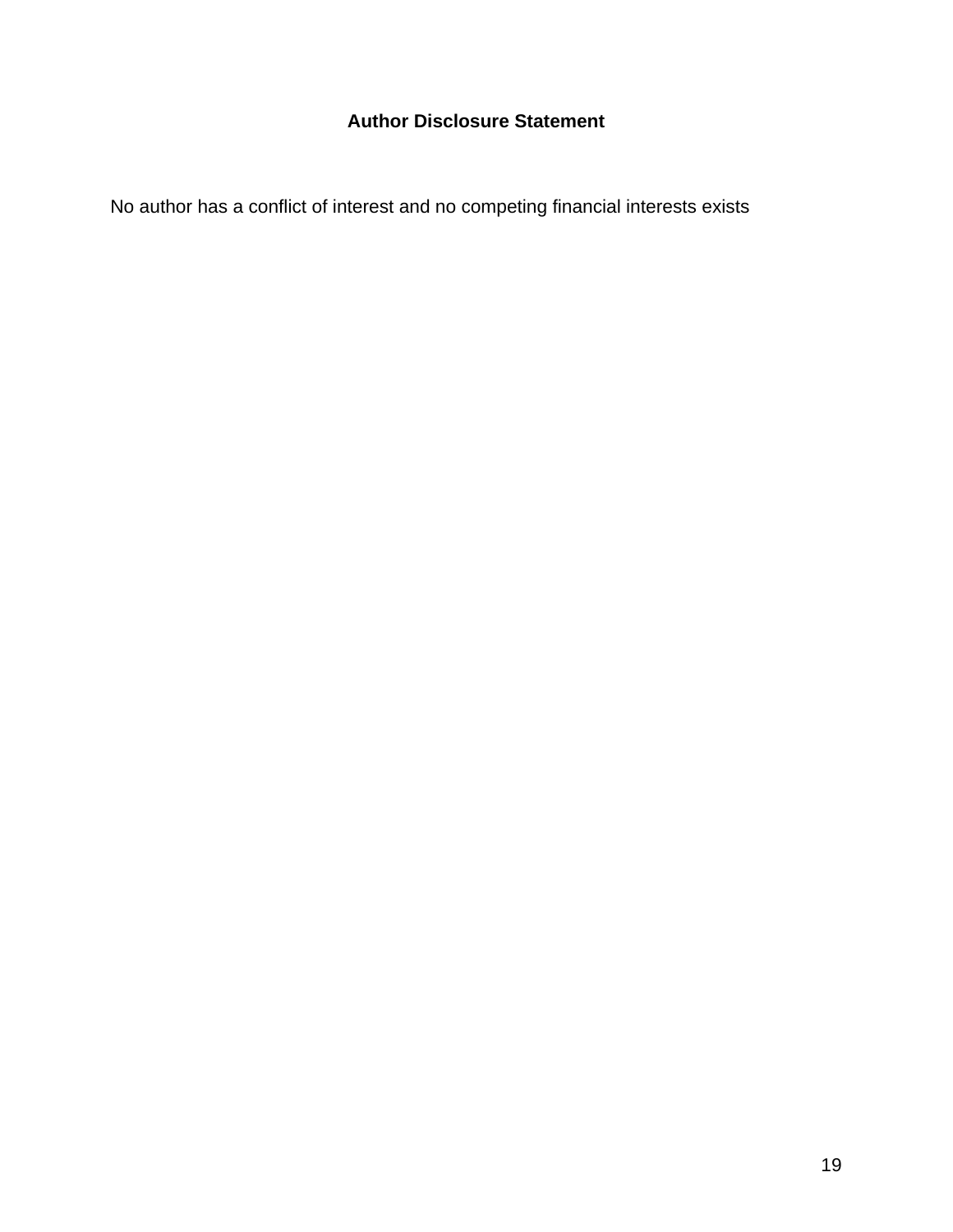Figure 1. Relationship between arm TDC ratios and segmental volume ratios. Open circles are for the breast cancer group (BC) and filled circles are for the lymphedematous group (LE). The solid line is the linear regression with the equation and parameters given in the figure inset.

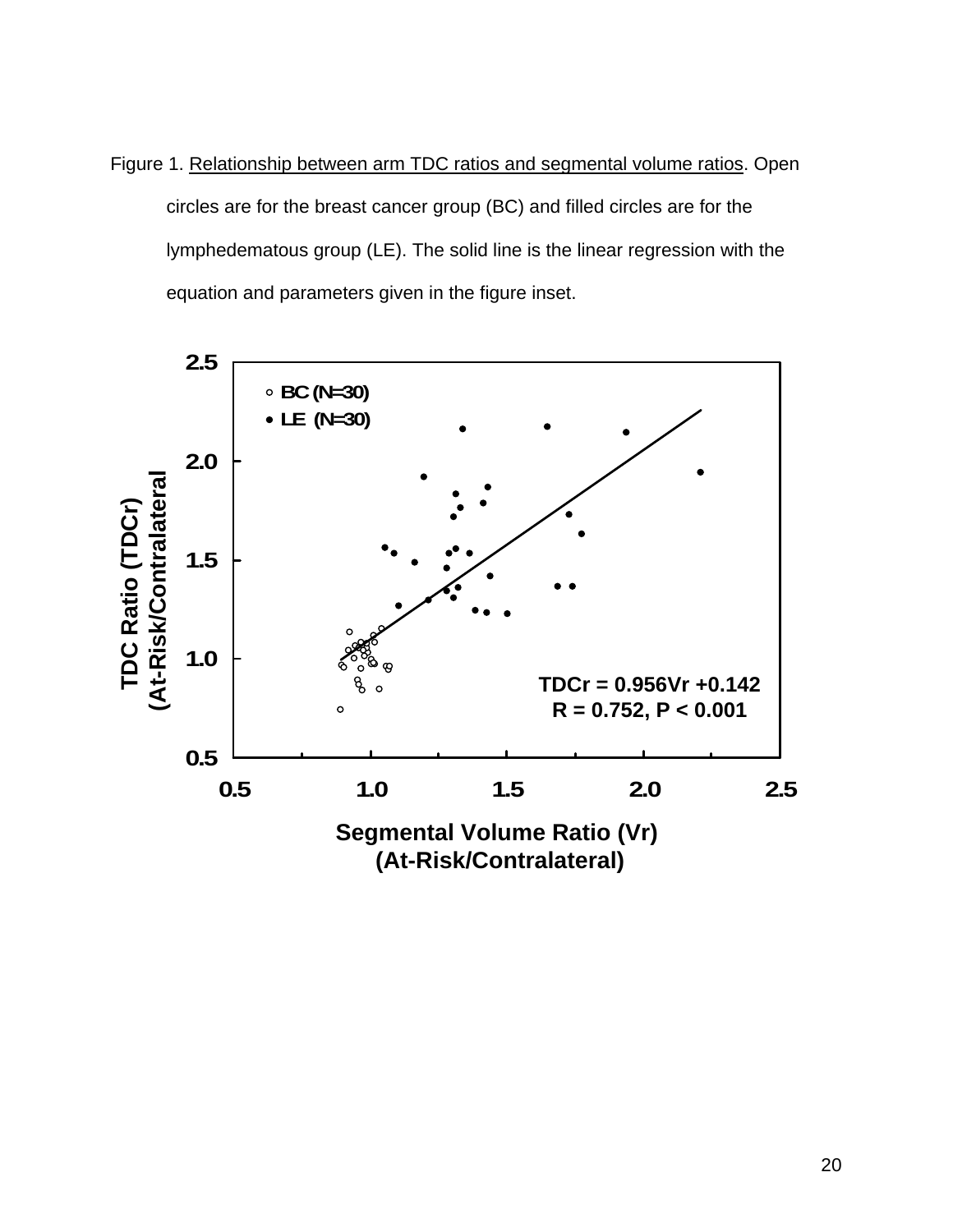|                                          | <b>Group HN - Controls</b> | Group BC - Breast Cancer | Group LE - .Lymphedema  |
|------------------------------------------|----------------------------|--------------------------|-------------------------|
| Number of Subjects (N)                   | 30                         | 30                       | 30                      |
| Age (years)                              | $45.3 \pm 14.9$ [25-71]    | $62.4 \pm 12.1$ [42-82]  | $68.0 \pm 11.8$ [42-91] |
| BMI $(Kg/m^2)$                           | $26.4 \pm 5.7$ [17-38]     | $28.6 \pm 6.8$ [18-45]   | $28.6 \pm 4.4$ [19-34]  |
| BMI < 25 $\text{Kg/m}^2$ - Normal        | 14/30 (46.7%)              | 8/30(26.7%)              | 8/30 (26.7%)            |
| BMI 25-29.9 $\text{Kg/m}^2$ - Overweight | $9/30(30\%)$               | 12/30 40%)               | 7/30 (23.3%)            |
| BMI $>=$ 30 Kg/m <sup>2</sup> - Obese    | 7/30 (23.3%)               | 10/30 (33.3%)            | 15/30 (50.0%)           |
| <b>Right Arm Dominant</b>                | 28/30 (93.3%)              | 28/30 (93.3%)            | 27/30 (90.0%)           |
| Dominant Arm is At-Risk Arm              |                            | 11/30 (36.6%)            | 16/30 (53.3%)           |
| Lymphedema Duration (years)              |                            |                          | $7.7 \pm 5.6$ (2.5-14)  |

Table 1. Summary of pertinent features of the study groups. Values are mean ± SD where applicable with [ ] indicating range; BMI is body mass index. \* HN age significantly less than for either BC or LE p<0.001. At-Risk arm in BC group corresponds to the breast side diagnosed with cancer, At-Risk arm in the LE group corresponds to the lymphedematous arm.